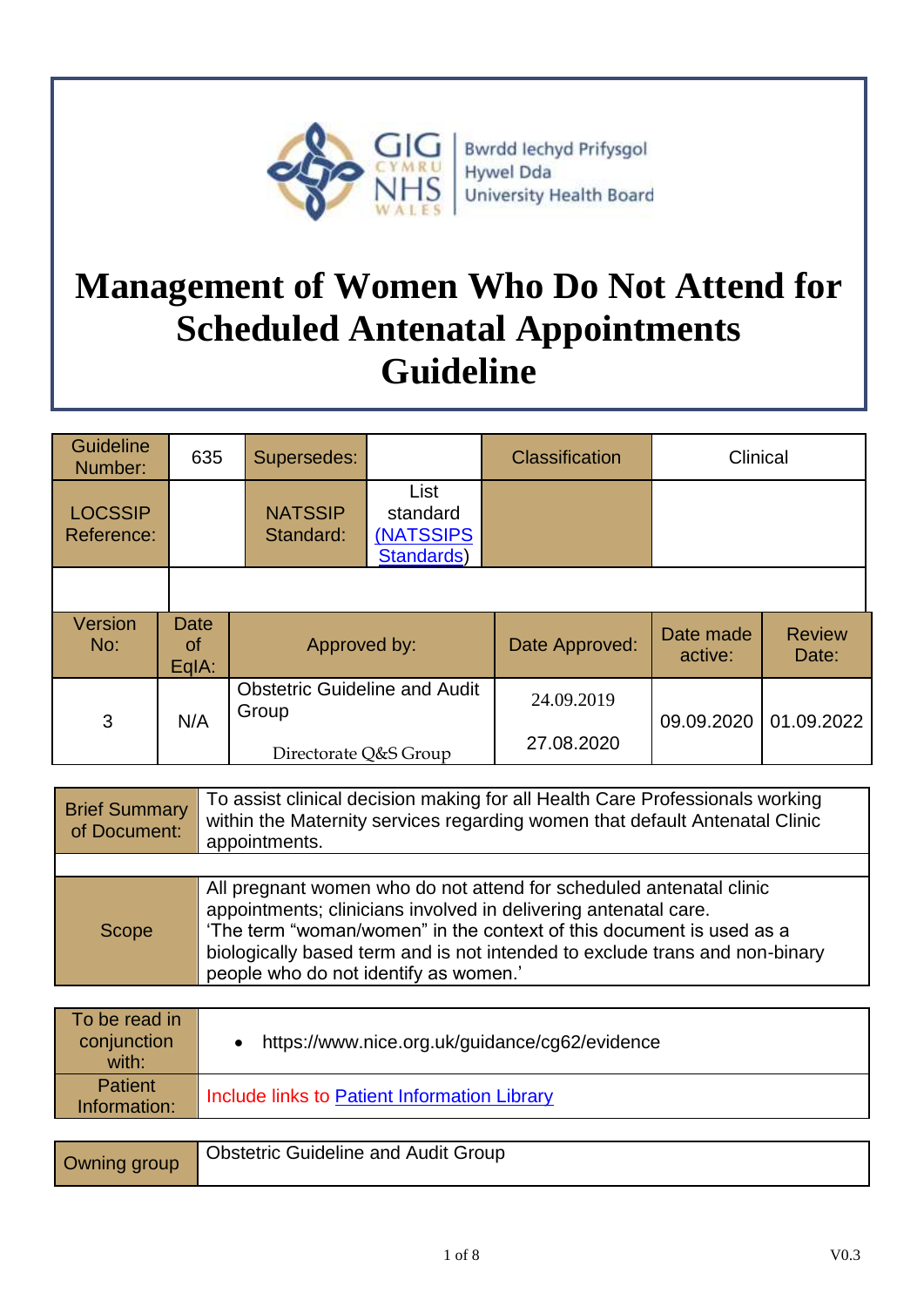| <b>Reviews and updates</b> |                               |                   |  |
|----------------------------|-------------------------------|-------------------|--|
| Version<br>no:             | <b>Summary of Amendments:</b> | Date<br>Approved: |  |
| 1                          | New guideline                 | 14.9.2017         |  |
| 2                          | reviewed                      | 24.9.2019         |  |
| 3                          | Minor amendment               | 24/08/2020        |  |

#### Glossary of terms

| Term        | <b>Definition</b>       |
|-------------|-------------------------|
| <b>ANC</b>  | <b>Antenatal Clinic</b> |
| CLC         | Consultant-led care     |
| <b>MLC</b>  | Midwifery-led care      |
| <b>MLU</b>  | Midwifery-led unit      |
| <b>SFH</b>  | Symphysis Fundal height |
| <b>WPAS</b> | Welsh PAS               |

|  | Keywords   Non-attendance, antenatal care, appointment |
|--|--------------------------------------------------------|
|--|--------------------------------------------------------|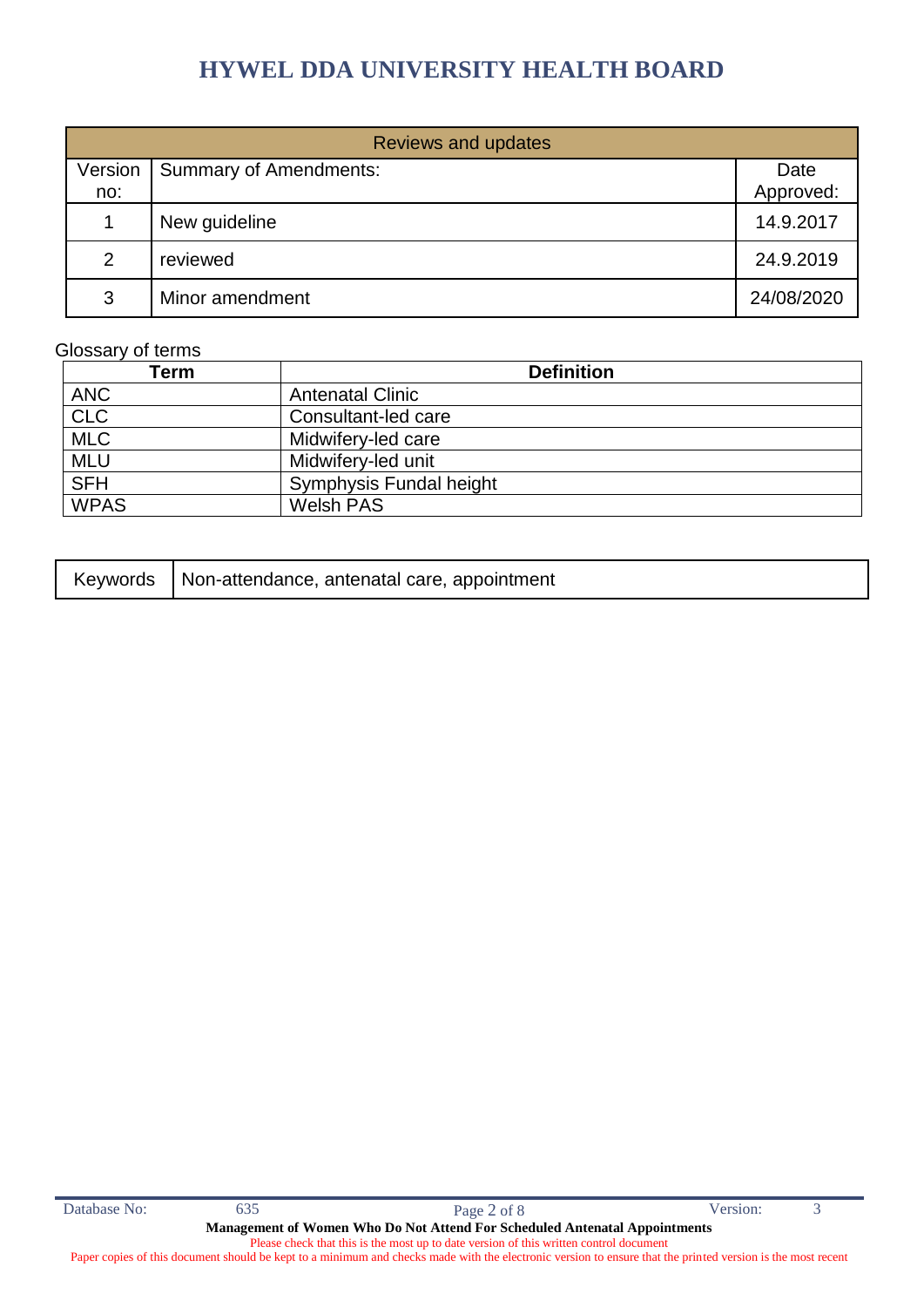#### **Contents Page**

| 5.1 Women who do not attend Scheduled Hospital Antenatal Clinic Appointments4 |  |
|-------------------------------------------------------------------------------|--|
| 5.2 Women who do not Attend Scheduled Community Antenatal Appointments5       |  |
|                                                                               |  |
|                                                                               |  |
|                                                                               |  |
|                                                                               |  |
|                                                                               |  |
|                                                                               |  |
|                                                                               |  |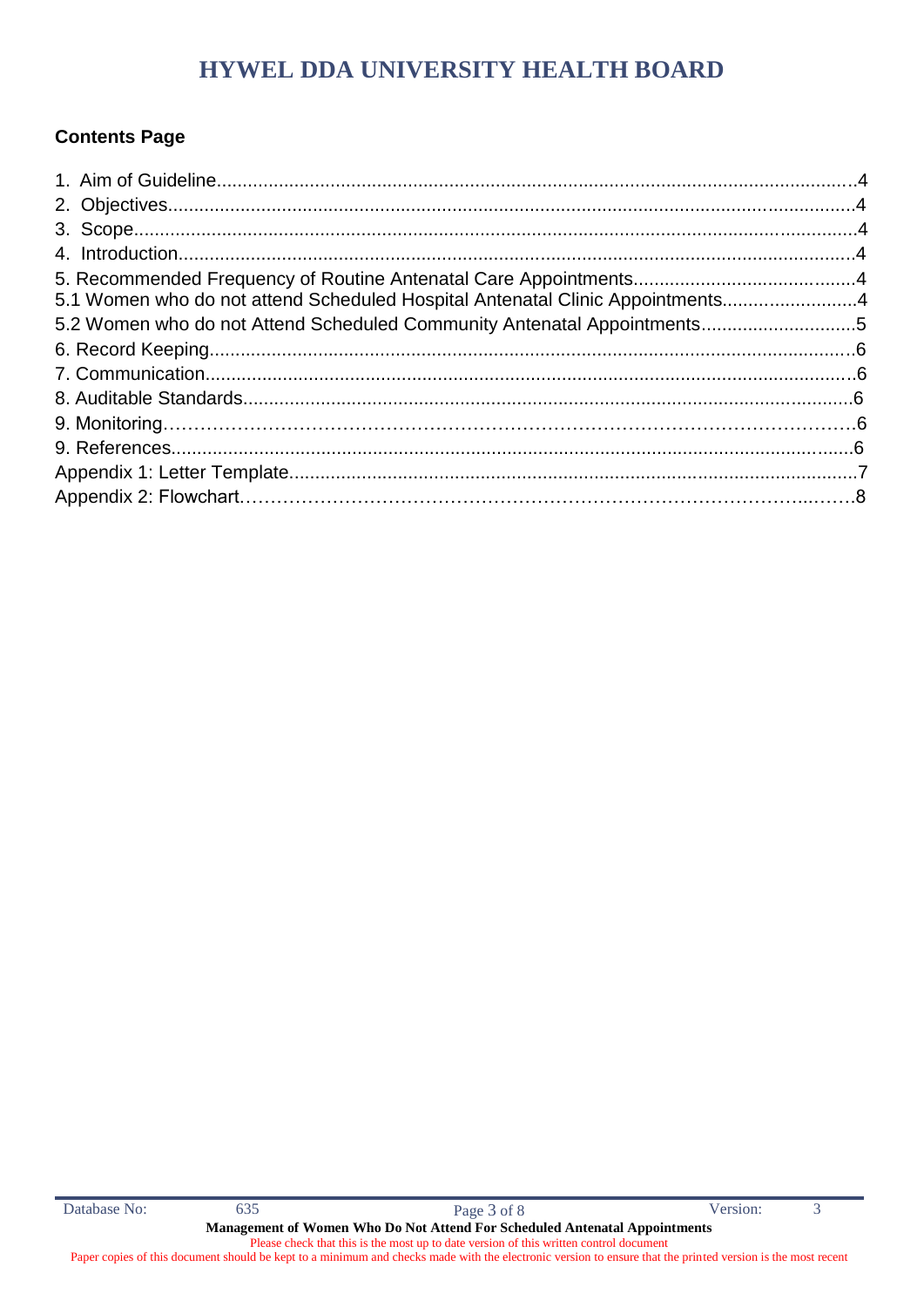#### **1. Aim of Guideline**

 To assist clinical decision making for all Health Care Professionals working within the Maternity services regarding women who do not attend for scheduled Antenatal Clinic appointments.

#### **2. Objectives**

 This guideline should assist clinical decision making for all Health Care Professionals working within the Maternity services regarding women who do not attend for scheduled Antenatal Clinic appointments.

#### **3. Scope**

Pregnant women that do not attend for scheduled Antenatal Clinic appointments.

#### **4. Introduction**

- The MBRRACE report (2014), identified that women that book late or who were poor attendees at antenatal clinic were at a higher risk of maternal and fetal complications.
- Maternity services must be women centred and take into account social, emotional and physical factors that may affect their ability to access maternity care. If the reason why a woman has not attended an appointment is ascertained through sensitive enquiry, then alternate arrangements may be made to suit the circumstances of the individual.

#### **5. Recommended Frequency of Routine Antenatal Care Appointments.**

NICE Clinical Guideline Antenatal Care - Routine Care for Healthy Pregnant Women recommends the following:

- **Booking Visit:** Should be undertaken by the end of the 10th week of pregnancy.
- **Early pregnancy scan:** 11+2 14+1 weeks gestation (screening tests)
- **16 Weeks gestation:** Antenatal Check
- **Fetal Ultrasound Anomaly Scan:** 18 20 weeks gestation
- **Primigravida - Frequency of Visits:** 25, 28, 31,34,36,38 and 40 weeks gestation (41 for post term dates)
- **Multiparous – Frequency of Visits**: 25,28,34,36,38 (41 weeks gestation for post due date pregnancy).
- Appointments should also be in line with current Health Board guidelines and Perinatal Institute recommendations advising 2-3 weekly measurement of SFH measurements.

#### **5.1 Women who do not attend Scheduled Hospital Antenatal Clinic Appointments 1st time non-attendance**

- If a woman fails to attend an appointment in pregnancy, confirmation of an ongoing pregnancy is confirmed by checking WPAS.
- If the pregnancy is ongoing, the woman must be contacted by phone, another appointment arranged and appointment letter posted. This contact must be recorded in the Antenatal Notes Section on the woman's WPAS record.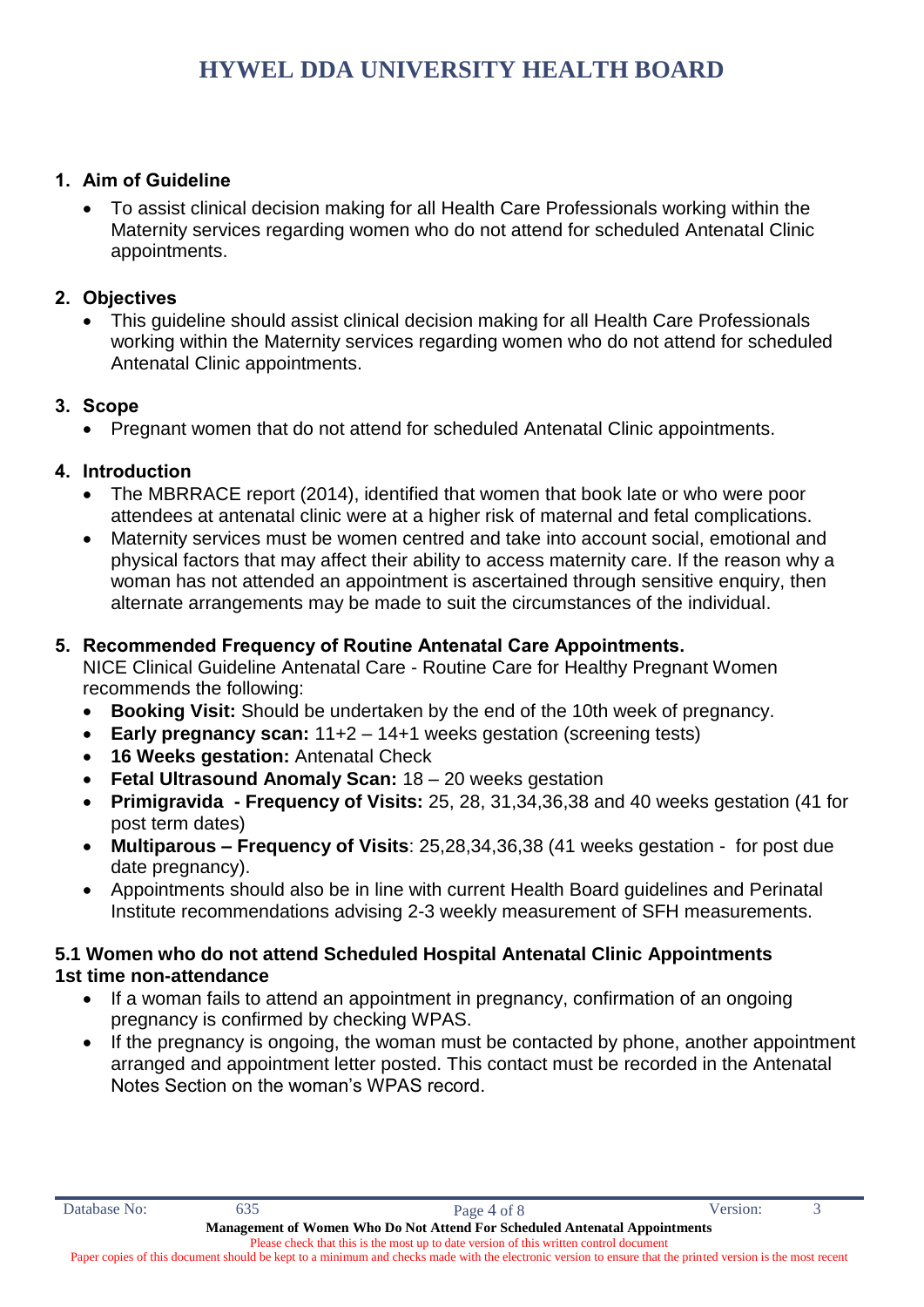#### **2nd time non-attendance**

- If a woman does not attend the hospital antenatal clinic on two consecutive occasions, she must be contacted by phone and a further appointment arranged with appointment letter posted.
- In addition, the community midwife must be contacted and a note made in the Antenatal Notes Section on the woman's WPAS record.
- The community midwife will then try to make contact with the woman and establish the reason for non-attendance.
- If contact is made, the reason for non-attendance will be documented by the community midwife in the All Wales Hand Held notes and in the Antenatal Notes Section on WPAS.
- Any discussion regarding additional or alternative arrangements made for effective provision of antenatal care should also be documented in the All Wales Hand Held Notes. The results of the contact will be communicated to the hospital antenatal clinic.

#### **3rd time non-attendance**

- If a woman does not attend the hospital antenatal clinic for a third time, attempts should be made by the antenatal clinic midwife to contact the woman via telephone.
- If successful, the contact must be recorded in the Antenatal Notes Section on the woman's WPAS record together with an outline of the discussion. If unsuccessful, a record of all attempts to contact the woman should be recorded on WPAS.
- This information should be shared with both the woman's named consultant and community midwife and GP. This will provide an opportunity to discuss and identify an action plan for provision of continued care to the woman.
- In addition, a letter must be sent from the Band 7 Antenatal Clinic Manager clearly outlining the importance/value of antenatal care. The Antenatal Notes Section on the woman's WPAS record should be updated to confirm this letter has been sent.
- It is important that communication between health professionals and other agencies involved in the provision of antenatal care will be maintained throughout.

#### **5.2 Women who do not Attend Scheduled Community Antenatal Appointments 1st time non-attendance**

- If a woman does not attend an appointment in pregnancy, confirmation of an ongoing pregnancy must be confirmed by checking WPAS.
- If the pregnancy is ongoing, the woman should be contacted by the community midwife, explanation regarding the importance of antenatal care given, and another appointment arranged. This contact must be recorded in the Antenatal Notes Section on the woman's WPAS record.

#### **2nd time non-attendance**

- Community midwife to visit at home on the same or next day.
- Carry out antenatal assessment at the woman's home with consent, and if no safety concerns regarding midwife to visit.
- Make a clinic appointment that is convenient for the woman and explain the importance of attending.
- If a hospital appointment is required, discuss importance of consultant led care and make an appointment with antenatal clinic.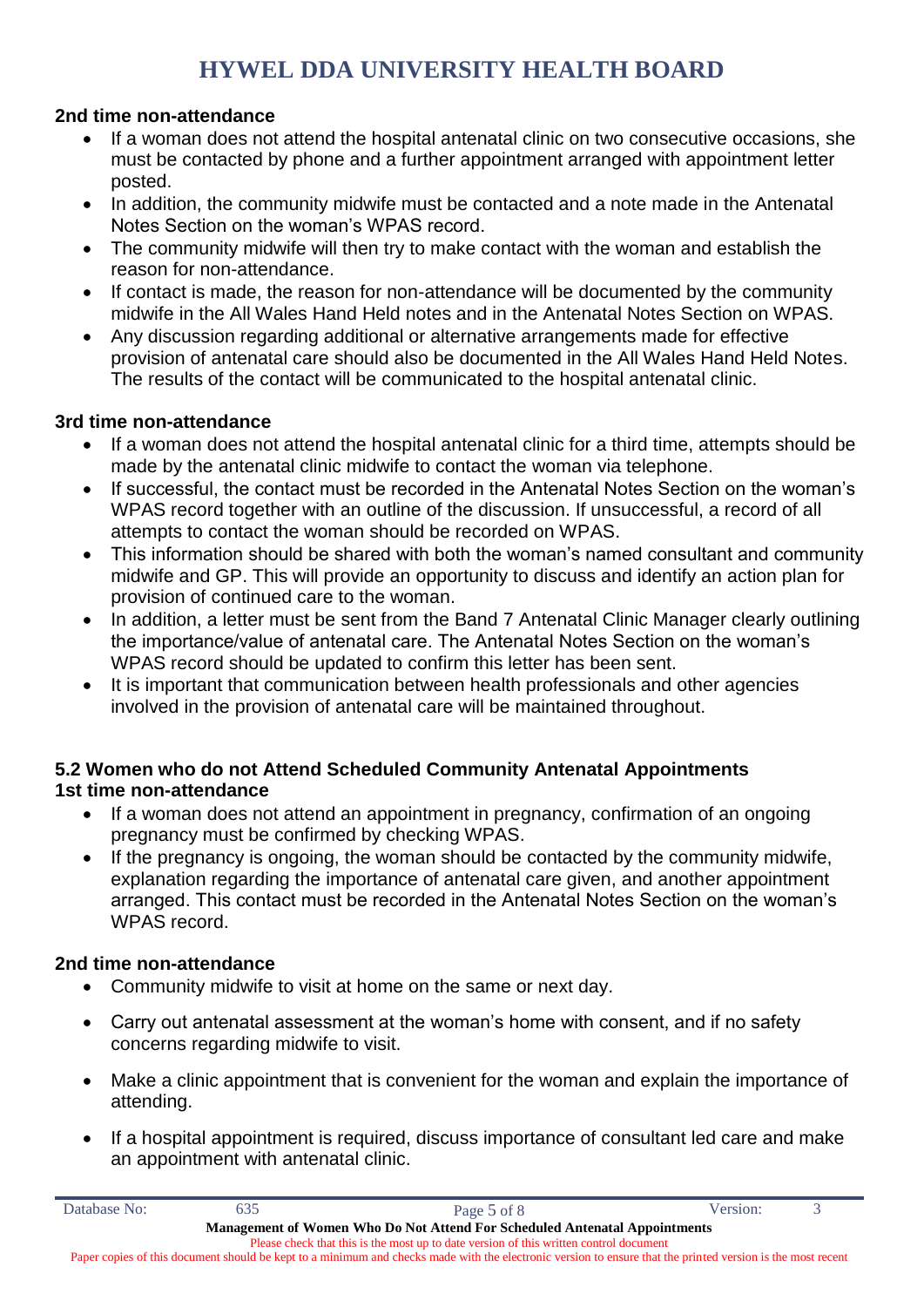- If a woman declines consultant led care / persistently does not attend community appointments the midwife should liaise with the GP, Health Visitor, Band 7 Antenatal Clinic Manager and Operational Lead Midwife for Community/ MLU. Place an alert on WPAS electronic record.
- Consideration of child protection enquiry through social services/ safeguarding is recommended.

#### **6. Record Keeping**

- All documentation and risk assessments to be recorded in the All Wales Maternity Handheld Record
- All non-attendance to be recorded on Welsh PAS

#### **7. Communication**

- All pregnant women should be informed of the rationale and benefits of attending scheduled antenatal clinic appointments.
- Women should be given the opportunity to discuss this information.
- Maternal wishes and concerns should be discussed and documented.

#### **8. Monitoring**

 Monitoring will be undertaken on an individual basis by ANC Managers, the Operational Lead Midwife for Community and the Operational Lead Midwife for Bronglais General **Hospital** 

#### **9. Auditable Standards**

 Recording of non-attendance at scheduled antenatal appointments documented in the All Wales Maternity Handheld Record and recorded on Welsh PAS.

#### **10. References**

https://www.nice.org.uk/guidance/cg62/evidence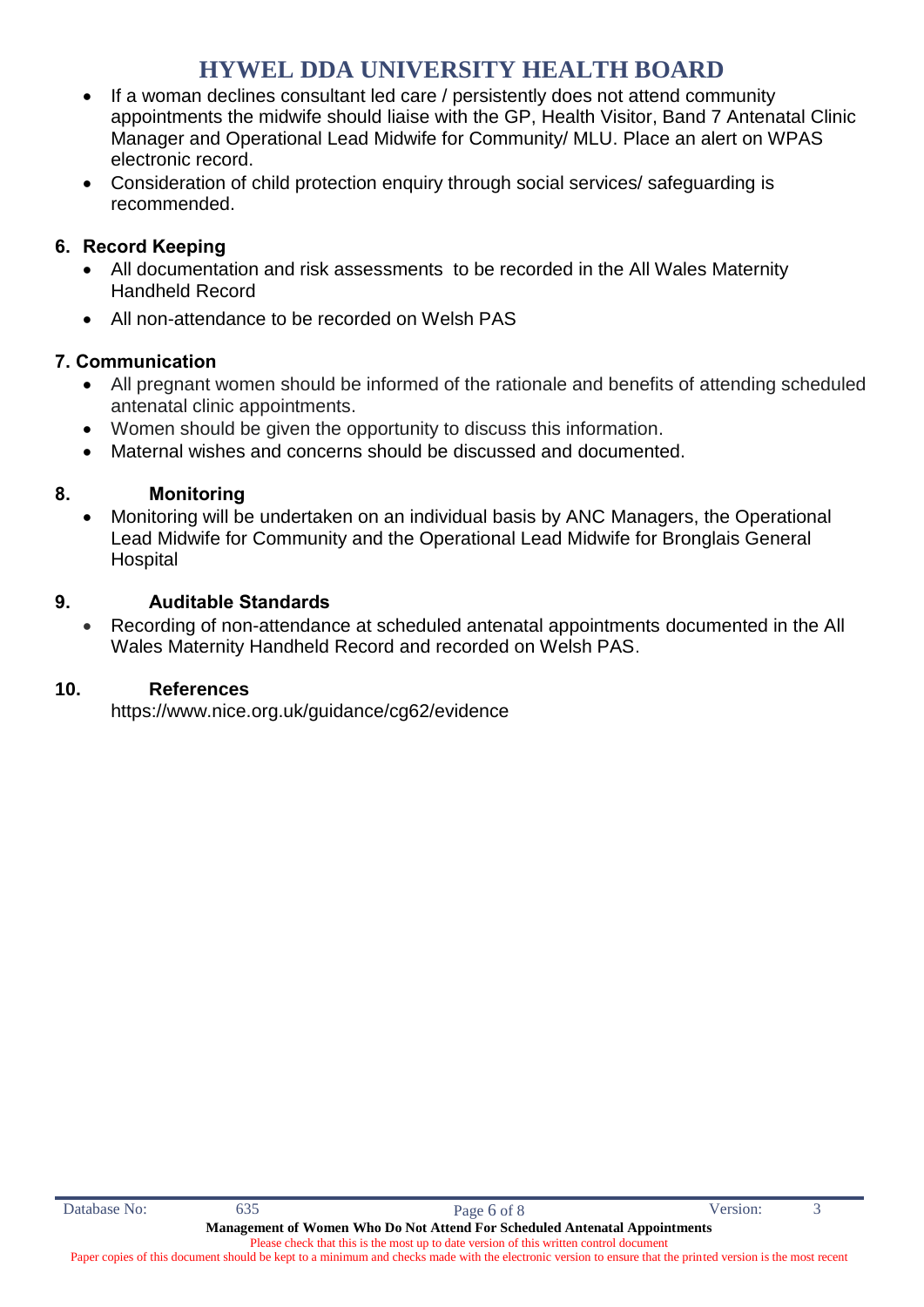#### **11.Appendix 1 Letter Template**



**Bwrdd lechyd Prifysgol** Hywel Dda University Health Board

> Ysbyty Cyffredinol Bronglais Heol Caradog, Aberystwyth, Ceredigion, SY23 1ER Rhif Ffôn: 01970 623131

Bronglais General Hospital Caradog Road, Aberystwyth, Ceredigion, SY23 1ER Tel: 01970 623131

Ein cyf/Our ref: Gofynnwch am/Please ask for: Rhif Ffôn /Telephone: Ffacs/Facsimile: E-bost/E-mail: Dyddiad/Date:

Date………………………

Dear………………………

It has been noted that you have missed the following antenatal appointments;

Date……………………………….. time……………….. location……………………………………

Date……………………………….. time……………….. location……………………………………

Date……………………………….. time……………….. location……………………………………

Attending your antenatal appointments is extremely beneficial for the wellbeing of both you and your baby, as we know that women who repeatedly miss appointments are more likely to experience complications during pregnancy, both for mum and baby.

Another antenatal appointment has been made for you as follows;

Date……………………………….. time……………….. location……………………………………

Please could you get in touch with your community midwife if you will not be able to attend this appointment, or if you are experiencing any difficulties in attending for your antenatal care.

Many Thanks

………………………………………………………………

Team leader for ……………………………………………….. community midwifery team

Paper copies of this document should be kept to a minimum and checks made with the electronic version to ensure that the printed version is the most recent